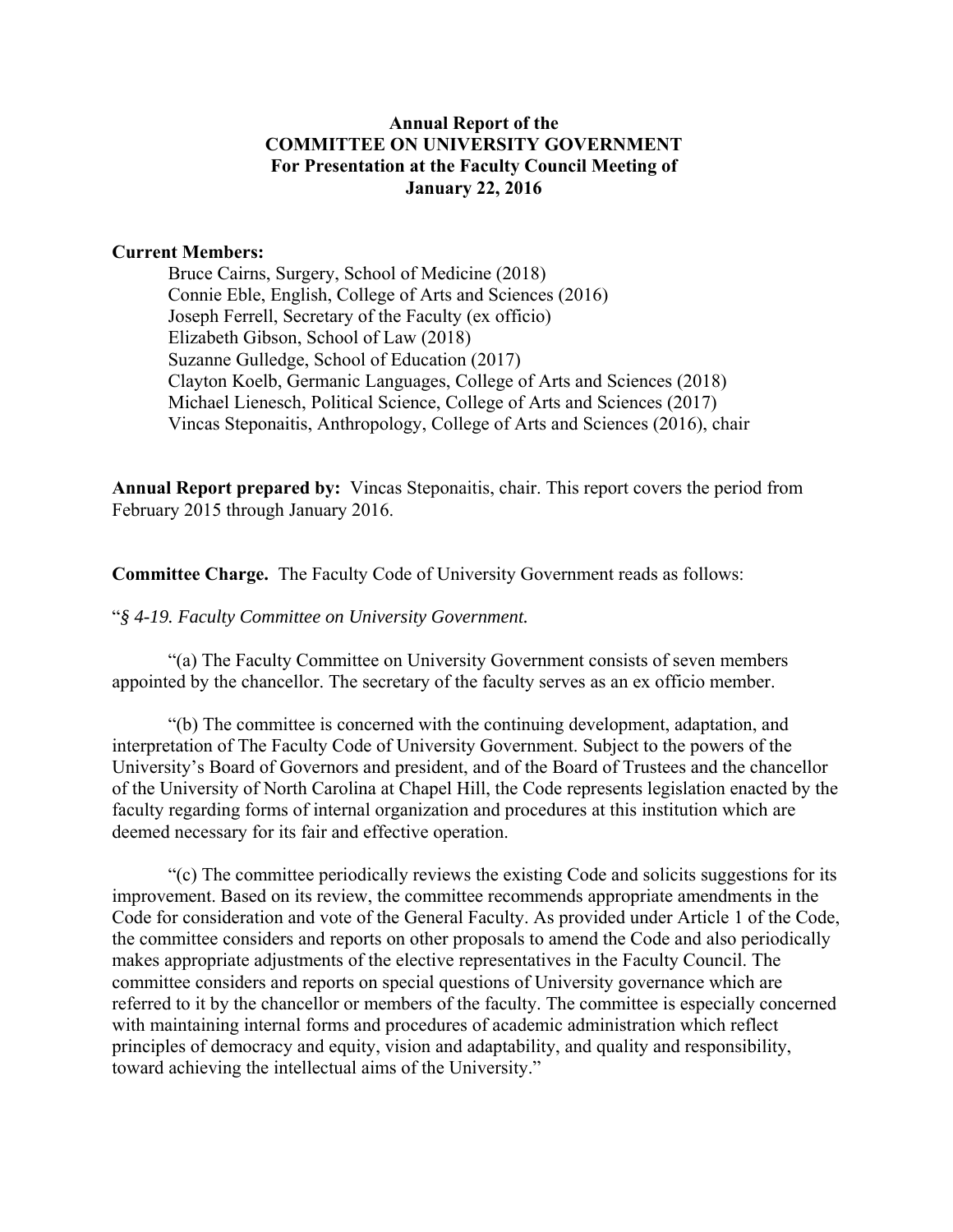# **Report of Activities.**

*Resolutions Presented and Adopted.* The committee presented two resolutions at the Faculty Council meeting of February 27, 2015:

- \* Resolution 2015-1. On Amending the Faculty Code of University Government to Change How Elected Seats in Faculty Council Are Apportioned.
- \* Resolution 2015-2. On Amending the Faculty Code of University Government to Establish the Committee on Fixed-Term Faculty.

The first resolution reduced the interval for reapportioning seats in Faculty Council from five years to one and removed the requirement that the new apportionment factor be inserted into the Code (a practice that makes little sense if the factor changes every year). The second one changed the status of the Committee on Fixed-Term Faculty from an ad hoc to a standing committee and placed this committee's charter in the Faculty Code.

Full details on both resolutions can be found in last year's report. Both passed on their first reading, and were adopted without dissent at a second reading on March 20, 2015.

*Recommendation on Resolution 2015-5.* At its meeting of February 27, 2015, the Faculty Council referred Resolution 2015-5 to the Committee on University Government for further study. This resolution, if passed, would have enjoined our committee to prepare an amendment to the Faculty Code "to ensure that a majority of the elected members of the Faculty Athletics Committee come from the College of Arts and Sciences." After considerable deliberation, our committee presented a report to Faculty Council on September 22 in which we recommended that Faculty Council reject Resolution 2015-5. The Council followed our advice and voted against the resolution.

*Interim and Vacancy Appointments.* Our faculty chair's recent illness drew our attention to the fact that the Faculty Code has no provisions for filling permanent vacancies in any faculty office, and no provisions for interim appointments in any office except the chair. We decided to remedy this situation by drafting Resolution 2016-1, which amends the Code to add such provisions (see Appendix 1).

*Faculty Athletics Committee*. The Faculty Athletics Committee asked us to prepare an amendment to the Faculty Code that would clarify their charge and increase their members. In October we met with Joy Renner and Kim Strom-Gottfried, FAC's chair and vice-chair, to consider these changes. The result is Resolution 2016-2 (see Appendix 2).

*Faculty Grievance Committee*. In December we met with Anna Beeber and Christopher McLaughlin, co-chairs of the Faculty Grievance Committee, to discuss ways in which that Committee's work could be facilitated. One outcome of this meeting was Resolution 2016-3 (see Appendix 3).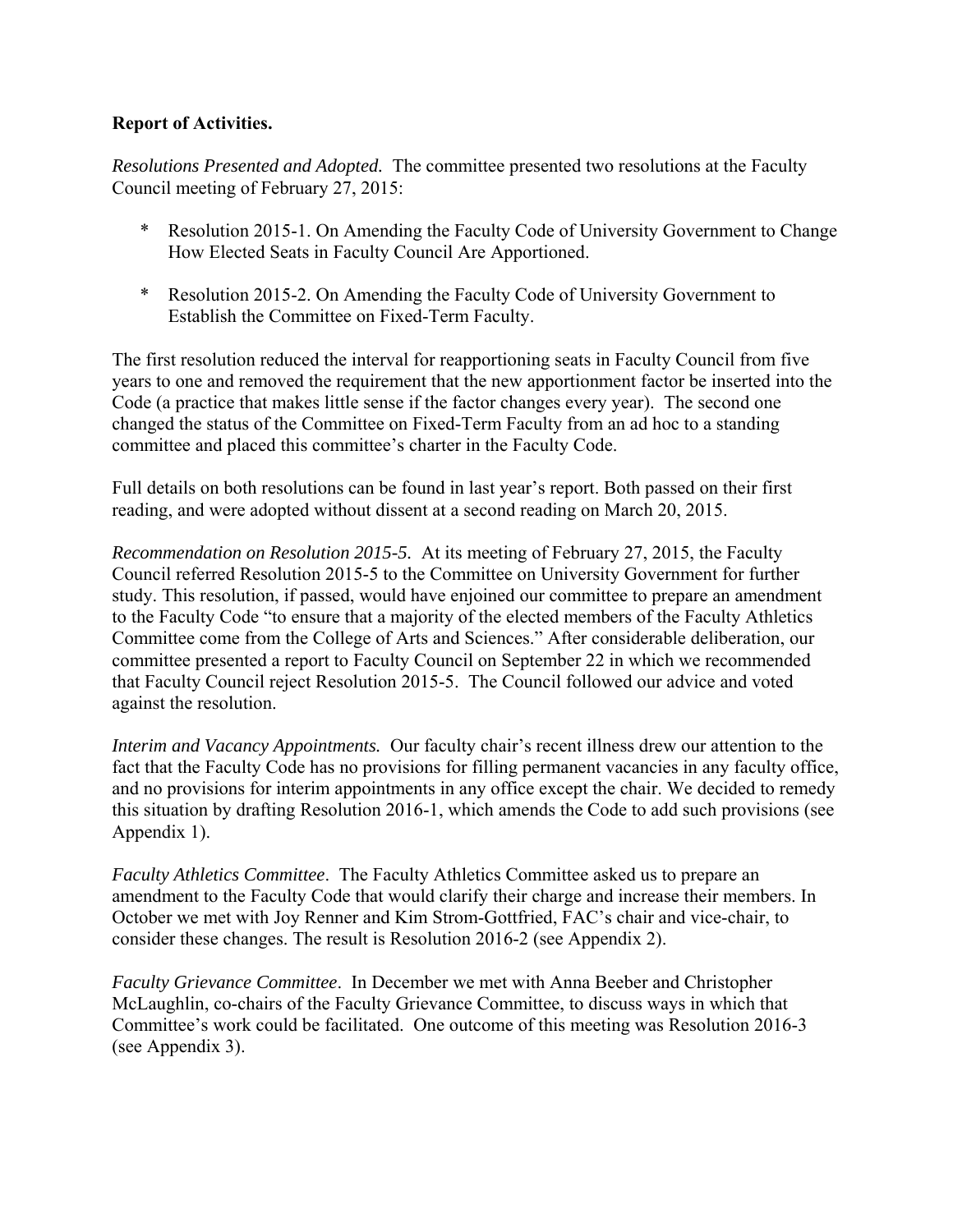*Changes to the Names of Schools and Departments*. Under § 2-2(h) and § 8-1(c) of the Faculty Code, the Committee on University Government may make minor amendments to the language of the Code necessitated by changes in the University's organization. Such changes must be approved by the chancellor, but do not require a vote in Faculty Council. We have amended § 2-  $2(e)$  and § 8-1(a) accordingly to accurately reflect the new names of various schools and departments. These amendments are shown in Appendix 4 and are effective immediately.

*Chancellor's Working Group on Policies and Procedures.* During the past fall semester, the Committee's chair met twice with representatives of the Chancellor's Working Group on Policies and Procedures to provide feedback on their fact-finding and preliminary recommendations.

*Apportionment Factors in Faculty Council Election.* Each year, in advance of the faculty elections and with the approval of the Committee on University Government, the secretary of the faculty reapportions the seats on Faculty Council according to the provisions in § 2-2(d) and § 2-  $2(g)$  of the Faculty Code. For the 2016 election, the apportionment factors (i.e., the number of voting faculty per seat on the Council) are 66 for the School of Medicine and 47 for the other electoral divisions. The first factor is higher because of  $\S$  2-2(d) in the Code, which states that "no college or school is represented by more than one-third of the elected members."

*Other Matters.* Our committee, in consultation with Steve Matson, Dean of the Graduate School, is currently looking into the history and function of the Faculty Code's Appendix C ("Status of Graduate Students Involved in Instructional and Research Programs"), which was adopted in 1969 and has been superceded in various ways by more recent administrative policies and procedures. Once our due diligence is completed, we will return to Faculty Council with a recommendation on whether this appendix should be amended or dropped.

#### **New Business.**

*Resolutions Presented.* The committee presents today the following resolutions:

**Resolution 2016-1. On Amending the Faculty Code of University Government to Provide for Vacancy Appointments for Faculty Officers.**

**Resolution 2016-2. On Amending the Faculty Code of University Government to Enlarge the Faculty Athletics Committee and to Clarify its Charge.**

# **Resolution 2016-3. On Amending the Faculty Code of University Government to Enlarge the Faculty Grievance Committee.**

The rationale for each resolution is provided in an appendix that follows.

Respectfully submitted, Committee on University Government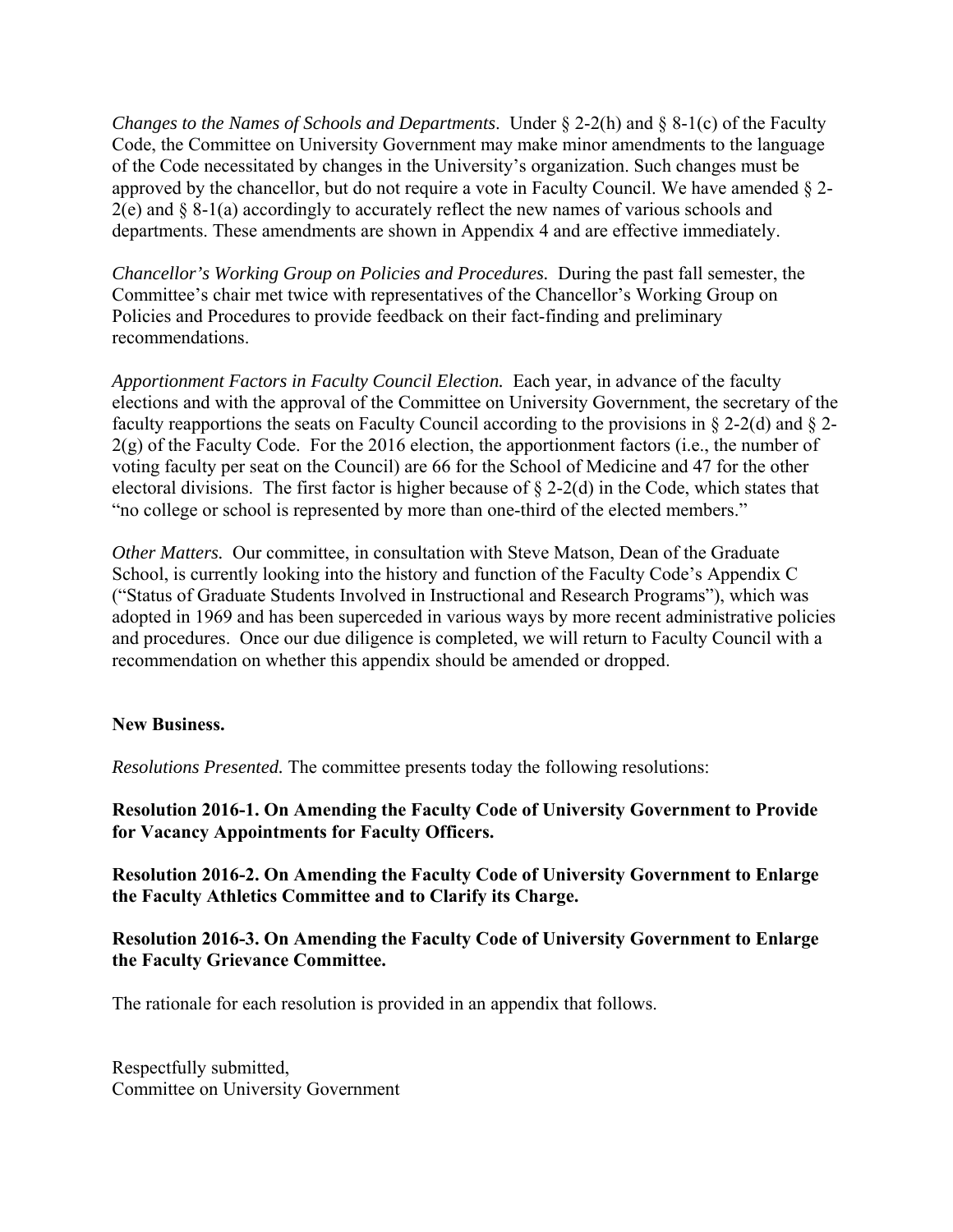# **Appendix 1 Report of the Committee on University Government on Resolution 2016-1.**

Article 3 of the Faculty Code, titled "Officers of the Faculty," currently establishes the following roles and defines their duties: chair of the faculty, secretary of the faculty, faculty marshal, faculty athletics representative, and the faculty assembly delegation. Except for giving the Advisory Committee the authority to fill "interim vacancies" in the office of faculty chair, the Code is silent on what happens when unexpected vacancies arise in any other office. With respect to the faculty chair, the current language also makes no distinction between temporary vacancies (such as the one we recently experienced) and vacancies in which the incumbent in not expected to return (as with an early resignation). Resolution 2016-1 is designed to fill these gaps.

Section 1 of the resolution deletes the current provision for interim appointments in the office of faculty chair, in order to make room for the more comprehensive language proposed in section 3.

Section 2 moves the language that deals with the Faculty Assembly Delegation from Article 3 ("Officers of the Faculty") to Article 4 ("Committees"). The delegation's composition and duties remain unchanged. The only practical effect of this move is that vacancies in the delegation are covered by § 4-3(d), the subsection that governs replacements in all other elected faculty committees. The process is simple: when a vacancy occurs, the secretary of the faculty invites candidates who ran in the previous two cycles but were not elected to fill the vacancy, approaching them in order of the number of votes received. This process makes sense for the Faculty Assembly Delegation, especially given the fact that the "losing" candidates are now routinely asked to serve as informal alternates who attend Faculty Assembly meetings anyway. We also note that the Faculty Assembly Delegation formerly resided in Article 4, until it was moved to Article 3 in 2004 as part of a comprehensive review of the Code. Our resolution simply undoes this change, and puts this language back where it previously lived.

Section 3 adds new language to the Code that spells out, in a general way, how vacancies in the offices remaining in Article 3 are to be filled. Vacancies in which the incumbent is not expected to return are covered by § 3-5(a), and temporary vacancies are handled by § 3-5(b). The former are filled by carrying out the normal election or appointment procedure "as soon as practicable" — which for elected offices will usually mean the next, regularly scheduled round of faculty elections. The latter are filled by either the Advisory Committee or the chancellor, as the case may be. The Advisory Committee makes sense as the appointing body for the chair of the faculty and the secretary of the faculty, as this committee normally vets and nominates the candidates for election to these two offices. And it makes sense for the chancellor to appoint an interim faculty marshal or interim faculty athletics representative, as these officers are appointed by her in the normal course of events.

We strongly recommend that the General Faculty adopt these changes by passing Resolution 2016-1.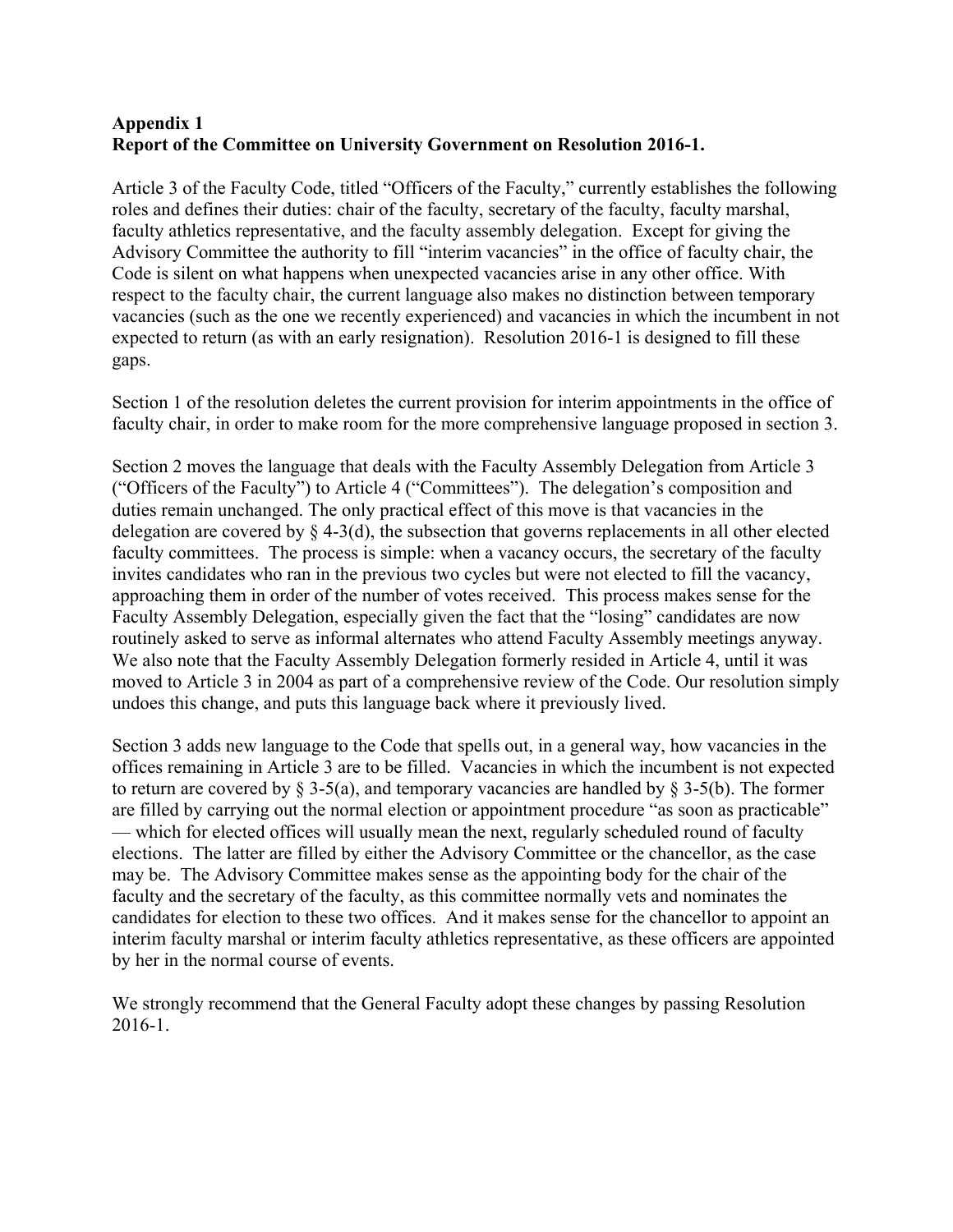# **Appendix 2 Report of the Committee on University Government on Resolution 2016-2.**

The Faculty Athletics Committee is currently charged with "informing the faculty and advising the chancellor on any aspect of athletics" — a very broad portfolio. Nine of its members are faculty who are elected, and the tenth is the faculty athletics representative who serves ex officio.

This committee has taken on a very heavy workload in recent years, a reaction to the athletics-related scandals the university has faced. In order to better handle this workload, the committee wishes to increase its size. Section 1 of the resolution therefore increases the number of elected members from nine to twelve, a size the committee itself identified as appropriate.

Section 1 also amends the language of the charge in ways that the committee has requested. These changes are meant to clarify the committee's role in not only keeping the faculty informed, but also actively representing faculty interests and concerns. The new language also focuses the committee's attention on matters pertaining to varsity athletics, rather than ancillary matters such as operations at The Farm.

Section 2 staggers the terms of the new members so the same number of committee positions (four) will come up for election each year.

The Committee on University Government strongly recommends that the General Faculty enact these changes by passing Resolution 2016-2.

# **Appendix 3 Report of the Committee on University Government on Resolution 2016-3.**

The Faculty Grievance Committee exists to "hear and advise" with respect to grievances brought by faculty regarding employment conditions, except for matters under the jurisdiction of the Faculty Hearings Committee (such as denial of tenure). Under certain conditions the committee may also hear grievances brought by graduate students, specifically if they involve matters of academic freedom in teaching and no other avenue for remedy exists.

The committee now has ten elected members: three full professors or librarians, three associate professors or librarians, three assistant professors or librarians, and one with a fixed-term faculty appointment. The committee's co-chairs report that an increasing proportion of the committee's workload deals with grievances brought by fixed-term faculty. Hence, it would help the committee to have greater representation of fixed-term faculty among its members.

Section 1 of the resolution addresses this problem by adding two new members to the committee, both with fixed-term appointments.

Section 2 is a phase-in provision designed to insure that the terms of the new members are staggered, i.e., so that one fixed-term position comes up for election in each future year.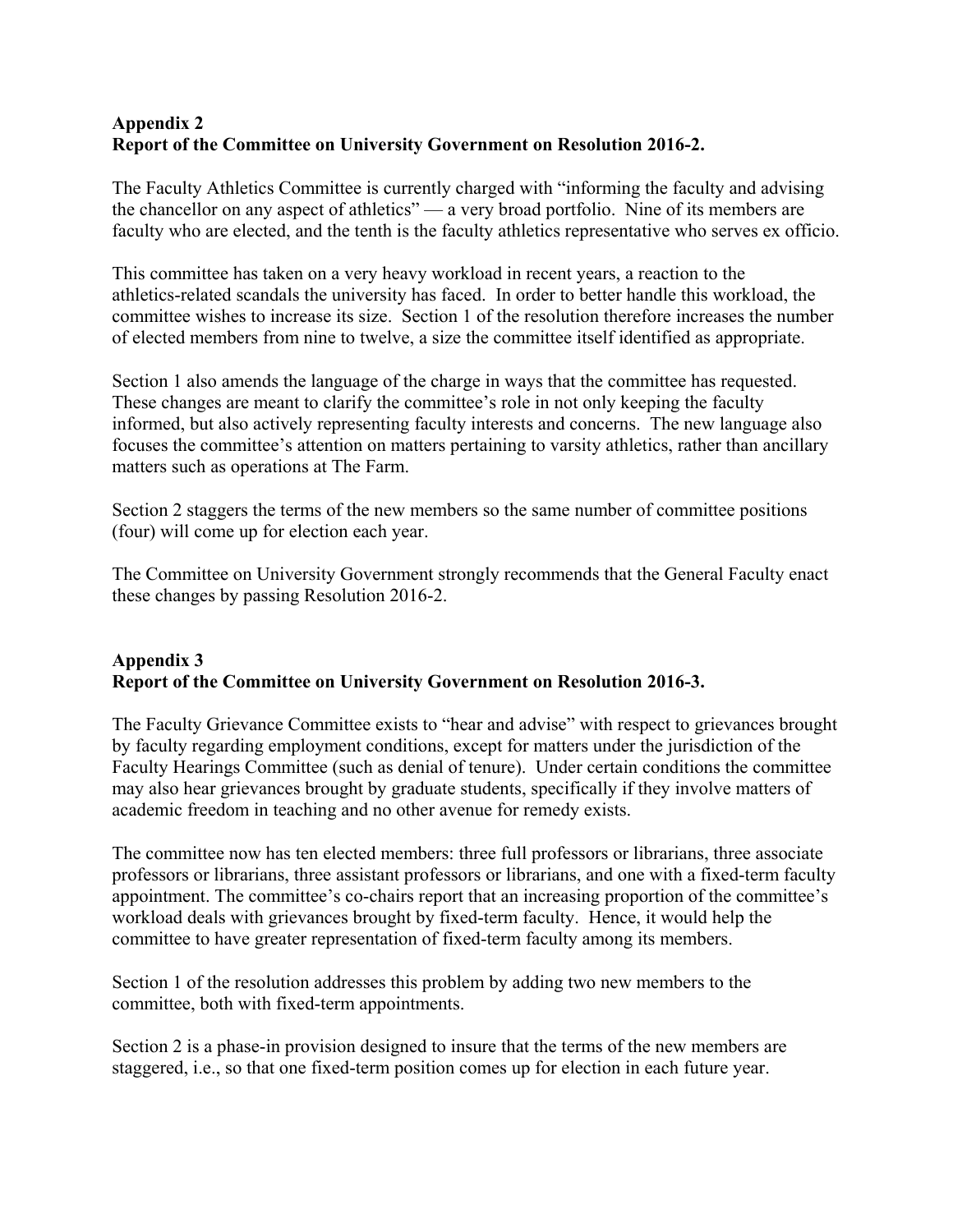The Committee on University Government strongly recommends that the General Faculty enact these changes by passing Resolution 2016-3.

## **Appendix 4**

# **Minor Amendments to the Faculty Code of University Government to Accommodate Changes in the Names of Schools and Departments.**

Herewith follow the changes to the Faculty Code made by the Committee on University Government pursuant to  $\S 2-2(e)$  and  $\S 8-1(a)$  in the Code. They were approved by the chancellor and do not require a vote of the General Faculty (deletions are crossed out, additions are underlined):

#### *§ 2-2. Members.*

(e) The electoral divisions are:

- 1) The Division of Fine Arts of the College of Arts and Sciences;
- 2) The Division of Humanities of the College of Arts and Sciences;
- 3) The Division of Natural Sciences and Mathematics of the College of Arts and Sciences and The Institute of Marine Sciences;
- 4) The Division of Social Sciences of the College of Arts and Sciences;
- 5) The University Libraries;
- 6) The School of Information and Library Science;
- 7) The Kenan-Flagler Business School;
- 8) The School of Education;
- 9) The School of Media and Journalism and Mass Communication;
- 10) The School of Law;
- 11) The School of Social Work;
- 12) The School of Government;
- 13) The School of Medicine;
- 14) The School of Dentistry;
- 15) The School of Nursing;
- 16) The Eshelman School of Pharmacy; and
- 17) The Gillings School of Global Public Health.

#### *§ 8-1. Divisions of the College of Arts and Sciences.*

(a) The College of Arts and Sciences is organized into the Divisions of Fine Arts, Humanities, Natural Sciences and Mathematics, and Social Sciences. These Divisions comprise the departments and curricula listed below:

- 1) Fine Arts: Art; Dramatic Art; and Music.
- 2) Humanities: American Studies; Classics; Communication Studies; English and Comparative Literature; Germanic and Slavic Languages and Literatures; Linguistics; Philosophy; Religious Studies; Romance Languages and Literatures Studies; and Women's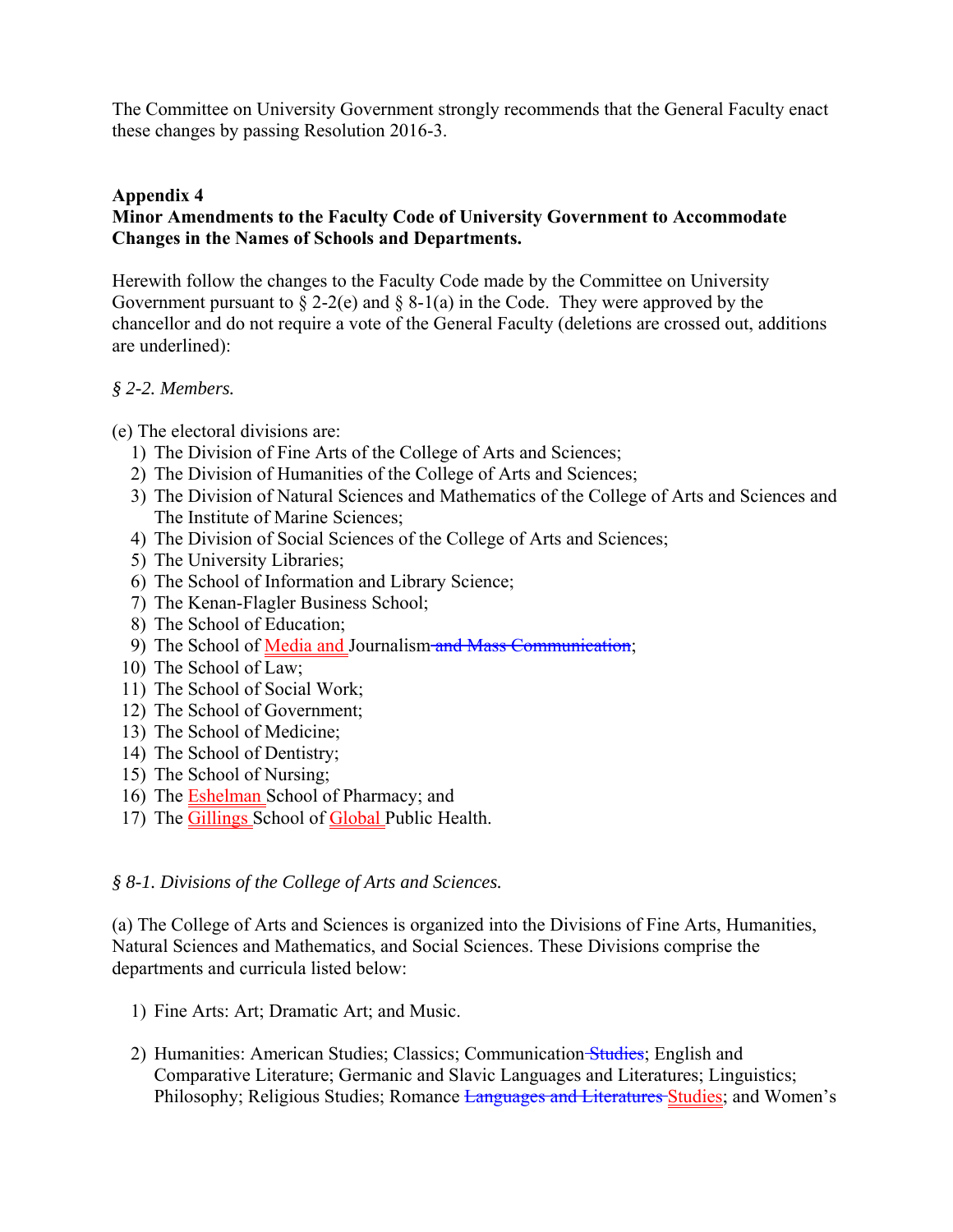and Gender Studies.

- 3) Natural Sciences and Mathematics: Applied and Physical Sciences; Biology; Biomedical Engineering; Chemistry; Computer Science; Environment and Ecology; Exercise and Sport Science; Geological Sciences; Marine Sciences; Mathematics; Physics and Astronomy; Psychology and Neuroscience; and Statistics and Operations Research.
- 4) Social Sciences: Aerospace Studies; African, African-American, and Diaspora Studies; Anthropology; Archaeology; Asian Studies; City and Regional Planning; Contemporary European Studies; Economics; Geography; History; Global Studies; Latin American Studies; Military Science; Naval Science; Peace, War, and Defense; Political Science; Public Policy; and Sociology.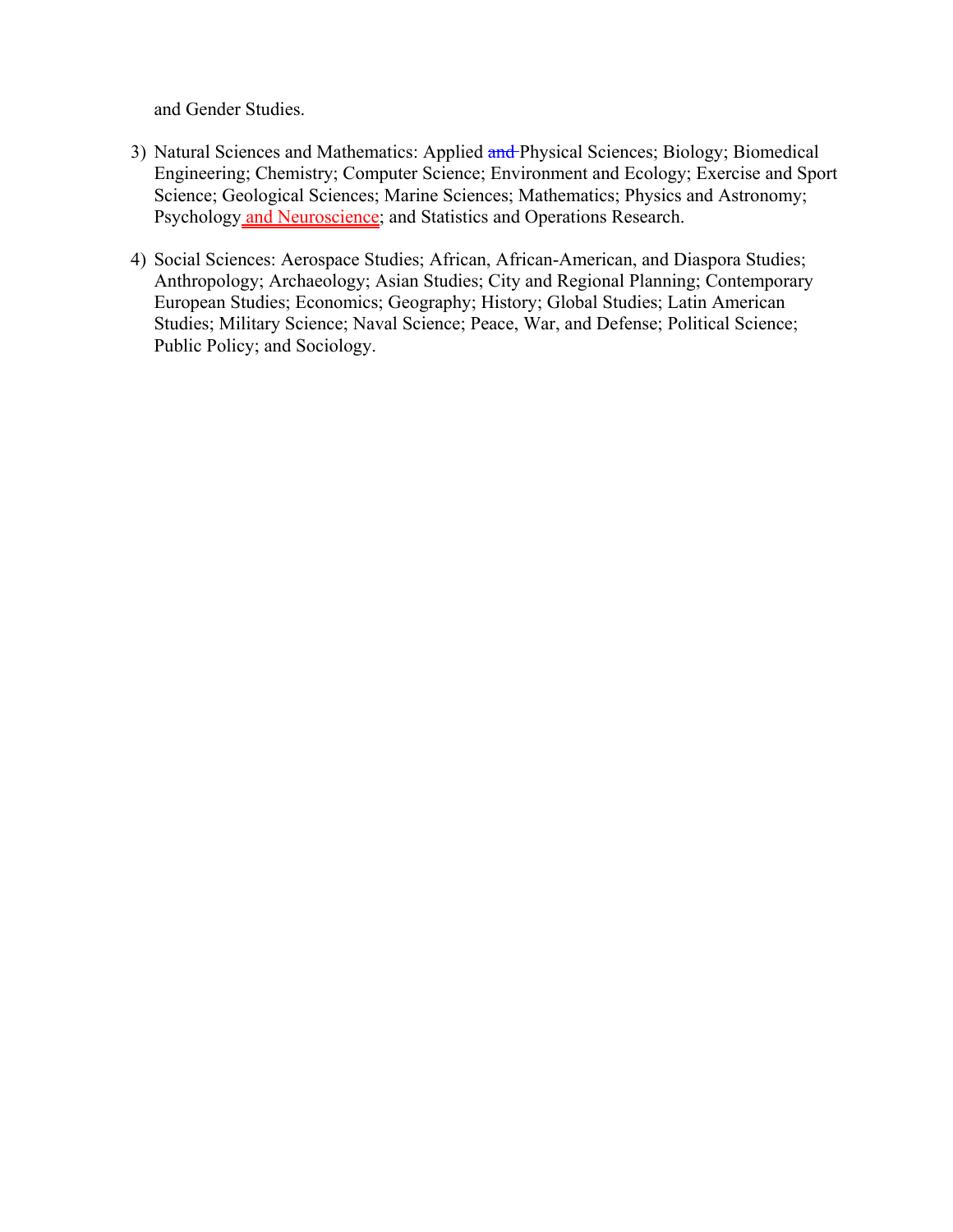**Resolution 2016-1. On Amending the Faculty Code of University Government to Provide for Vacancy Appointments for Faculty Officers.**

The General Faculty enacts that:

**Section 1.** The Faculty Code of University Government is amended as follows (deletions are crossed out):

§ 3-1. THE CHAIR OF THE FACULTY

 (c) Nominations are made by the Advisory Committee, which announces the upcoming election to all members of the voting faculty and invites recommendations of persons to be nominated. The Committee selects and submits the names of at least two qualified persons. The nominee receiving the highest number of votes in the election is elected, unless he or she has failed to receive a majority of the votes cast. In that event, a run-off election is held between those who received the highest and the next highest number of votes in the previous election, and the person receiving the highest number of votes in the run-off election is elected. Interim vacancies in the office of chair of the faculty are filled through appointment by the Advisory Committee.

**Section 2.** The current § 3-5 of the Faculty Code of University Government, pertaining to the Faculty Assembly Delegation, is moved to Article 4 and renumbered as § 4-12.

**Section 3.** The following section is added to the Faculty Code of University Government:

# § 3-5. VACANCIES

 (a) Should an officer of the faculty resign or be unable to complete a term, the vacancy shall be filled as soon as practicable, following as closely as possible the procedure for election or appointment described in the appropriate section of Article 3.

 (b) Should an officer of the faculty become temporarily unable to discharge the duties of the position or a vacancy exist pending an election held under  $\S$  3-5(a), an interim officer may be appointed. For the chair and the secretary of the faculty, such interim appointments are made by the Advisory Committee. For the faculty marshal and the faculty athletics representative, interim appointments are made by the chancellor, with the advice of the Advisory Committee.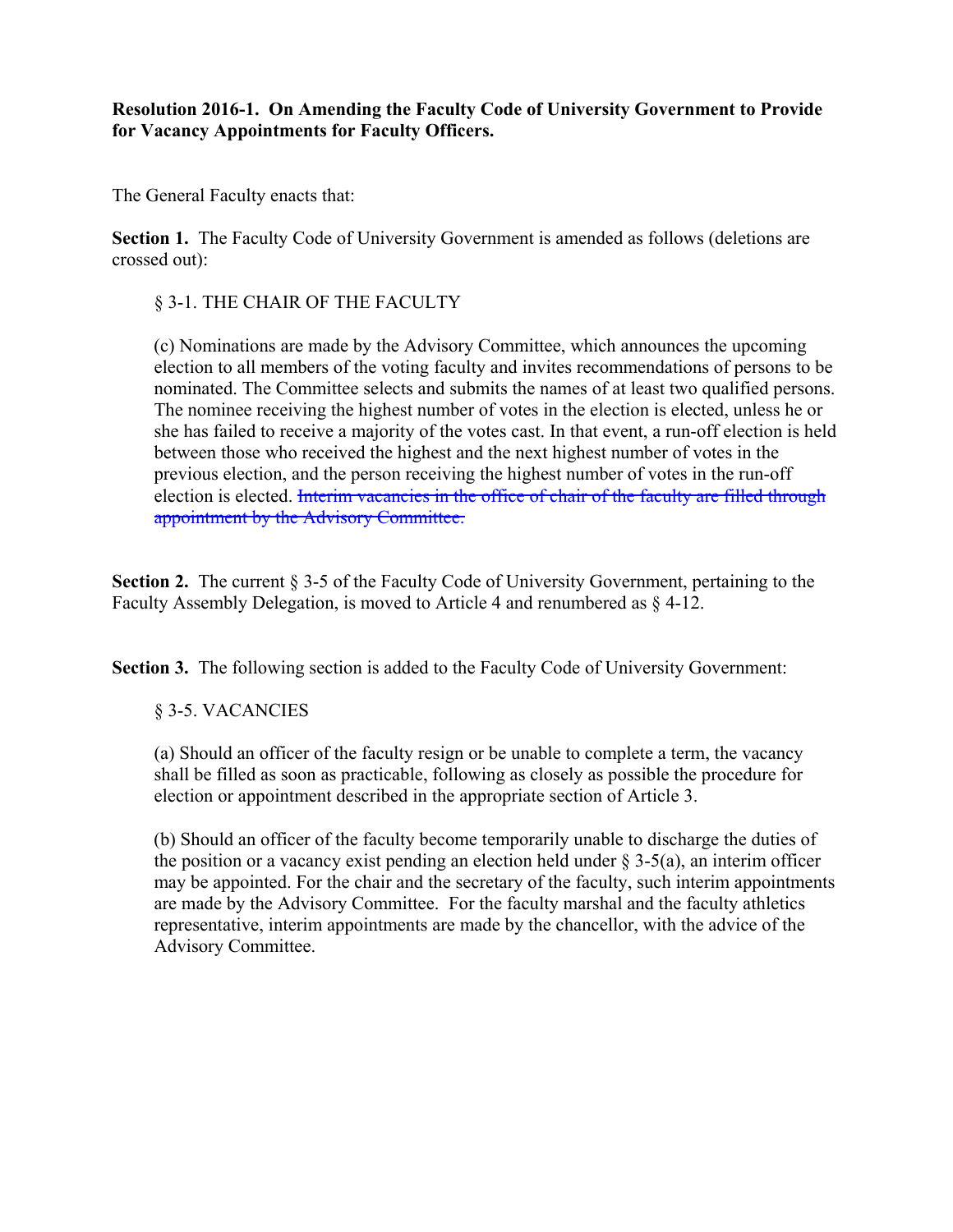## **Resolution 2016-2. On Amending the Faculty Code of University Government to Enlarge the Faculty Athletics Committee and to Clarify its Charge.**

The General Faculty enacts that:

**Section 1.** The Faculty Code of University Government is amended as follows (deletions are crossed out, additions are underlined):

§ 4-7. FACULTY ATHLETICS COMMITTEE

 (a) The Faculty Athletics Committee consists of nine twelve members elected by the voting faculty. The faculty athletics representative, if not otherwise an elected member of the Faculty Athletics Committee, is an ex officio member of the committee.

(b) The committee is concerned with informing informs and represents the faculty and advising advises the chancellor on any aspect of athletics, including, but not limited to, the academic experience of varsity athletes, athletic opportunities for members of the University community, and broader University experience for varsity student athletes and the general conduct and operation of the University's athletic program.

**Section 2.** In the election conducted in 2016, six members shall be elected to the Faculty Athletics Committee. The four members with the highest number of votes shall serve three-year terms; the member with the next highest number of votes shall serve a two-year term; and the member with the next highest number of votes shall serve a one-year term.